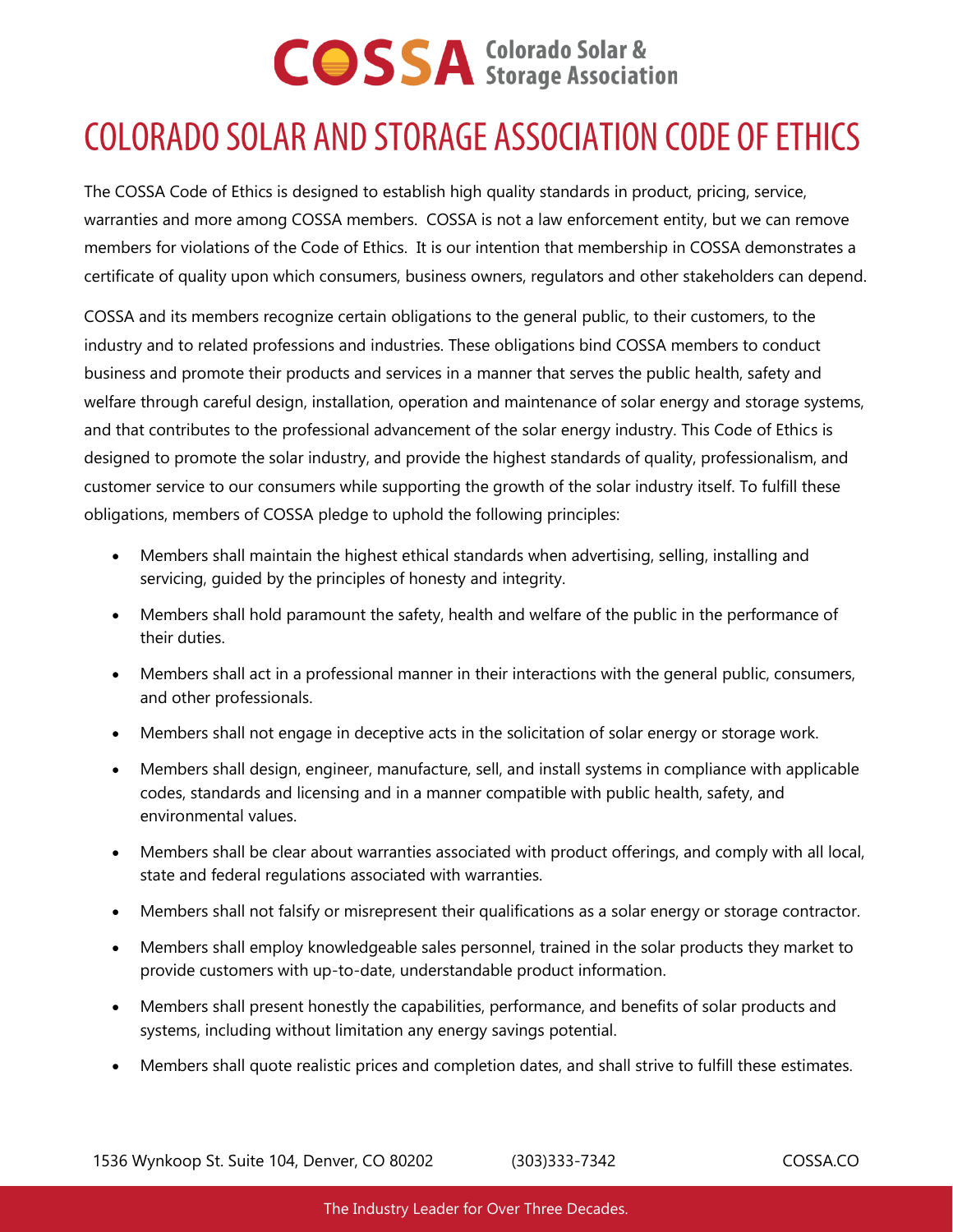- Members shall accurately and honestly represent any financing mechanism in any transaction so as to be highly transparent and forthright as to its terms.
- Members shall conform to the law and intent of federal, state, utility, and local incentives and fairly represent the impact of such incentives in all transactions.
- Members' proposals shall include all known costs necessary for the project to comply with applicable building codes, inspection protocols and utility regulation compliance costs.
- Members shall not knowingly quote a project that does not meet solar and other applicable codes or knowingly present bids on work with the intent of profiting from change orders.
- Members shall perform contracting services only in their area of expertise.
- Members shall not affix their signatures to any plans or documents dealing with subject matter in which they lack competency.

#### PROFESSIONAL OBLIGATIONS

- Members shall be guided in all their professional relations by the highest standards of integrity.
- Members shall admit and accept their own errors when proven wrong and take appropriate action to correct the error.
- Members shall observe and foster the highest standard of safety and working conditions for employees.
- Members may freely engage in competitive advertising and promotion that is truthful and nondeceptive. However, members shall not attempt to injure, maliciously or falsely, directly or indirectly, the professional reputation and practices of other members, nor untruthfully criticize other members.
- Members shall actively participate in the training of skilled tradespeople for the future welfare of the solar energy industry.
- Members shall not attempt to attract an employee from another firm by false or misleading pretenses.
- Members shall endeavor to extend public knowledge and appreciation of solar energy systems, their achievements and positive effects on the environment and to protect the solar energy profession from misrepresentation and misunderstanding.
- Members shall avoid all practices which are likely to discredit the profession or deceive the public.
- Members shall promote an awareness of the responsibilities that entities and individuals have as citizens, and strive to gain respect for the solar energy industry as a good citizen in the local community, state and nation.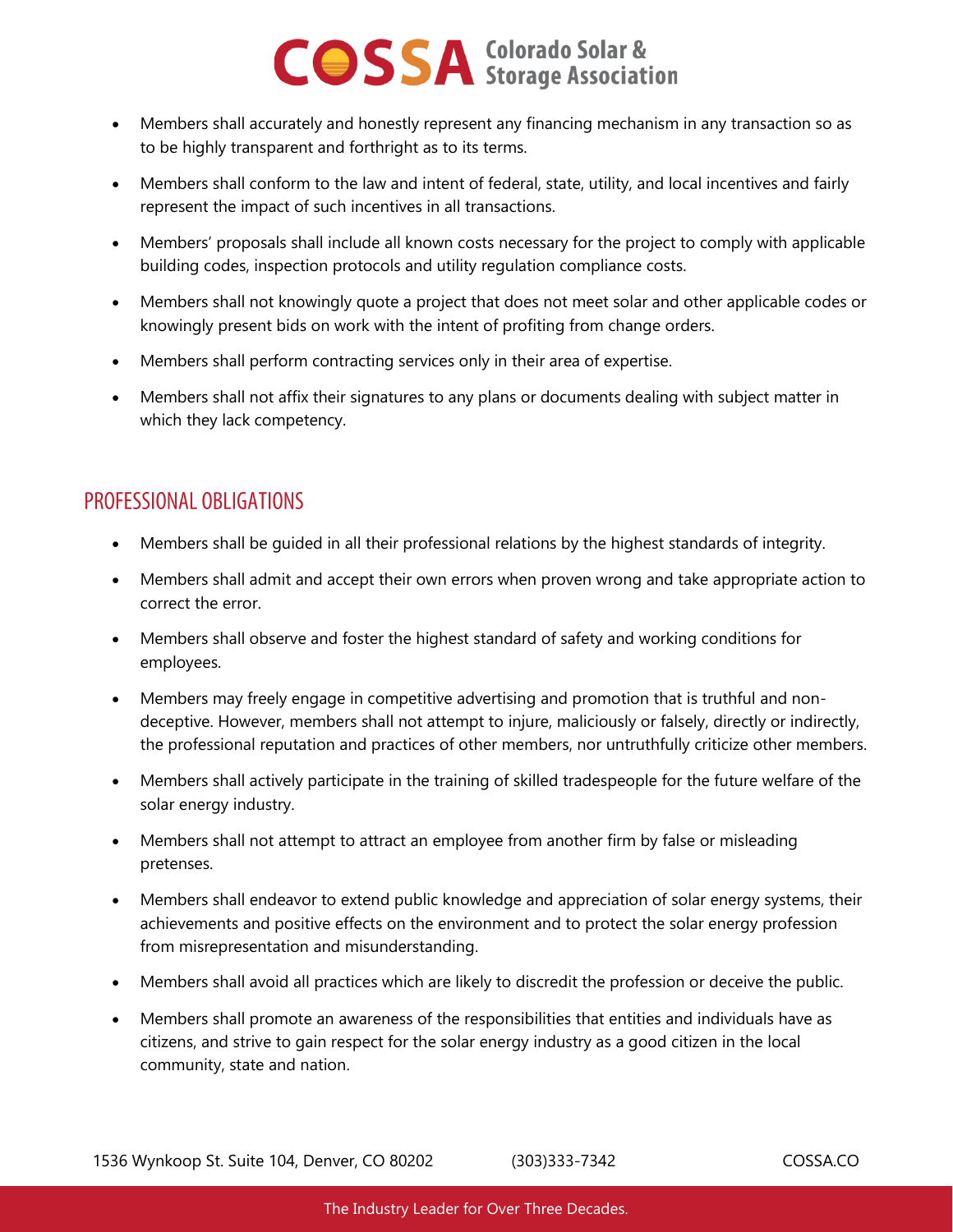- Members shall act to protect the interests of our clients and, in the case of business-to-business relationships, the consumers they serve.
- Members shall respect and value diversity. Members shall not tolerate physical violence or harassment of any kind. Members shall protect the confidential personal information of all customers and employees.
- Members shall accurately and honestly represent its primary business category and relevant revenue for purposes of COSSA membership.
- Members shall promptly pay their annual investment dues once invoice has been provided. If a membership invoice is over 60 days past due, COSSA reserves the right to terminate their membership, including all benefits, immediately.
- Members shall support the mission and goals of COSSA.

#### **CODE OF ETHICS REVIEW PROCESS**

COSSA recognizes its responsibility to the general public and has developed procedures to provide a fair review process for members who are accused of a violation of this Code of Ethics.

An alleged ethics violation complaint may be initiated by any COSSA member, a consumer, a local or state official, or a COSSA employee. Upon receipt of a complaint, a copy will be sent to the member who is involved in the alleged ethics violation. Such member shall provide a written response within 10 business days of the receipt of the written complaint.

Upon receipt of the written response, it will be the responsibility of the Board to establish the validity of the complaint and to determine if enough evidence exists to establish a violation of the Code of Ethics. If the majority rules that sufficient evidence exists to warrant an investigation, the Board may recommend an investigation of the case. All investigations will be confidential and be carried out in an impartial and unbiased manner. Upon a thorough investigation by the Board or a committee or other entity designated by the Board, including evidence from both parties involved in the compliant, the Board may decide, after a vote of all Board members is taken, on any of the following remedies, provided that the actions identified in d. and e. below shall require a unanimous vote by the Board:

a. No violation has been committed.

b. A minor violation has been committed and the Executive Committee will issue a letter of caution, including an order to correct such violating behavior, which will be kept on file, but maintained confidential.